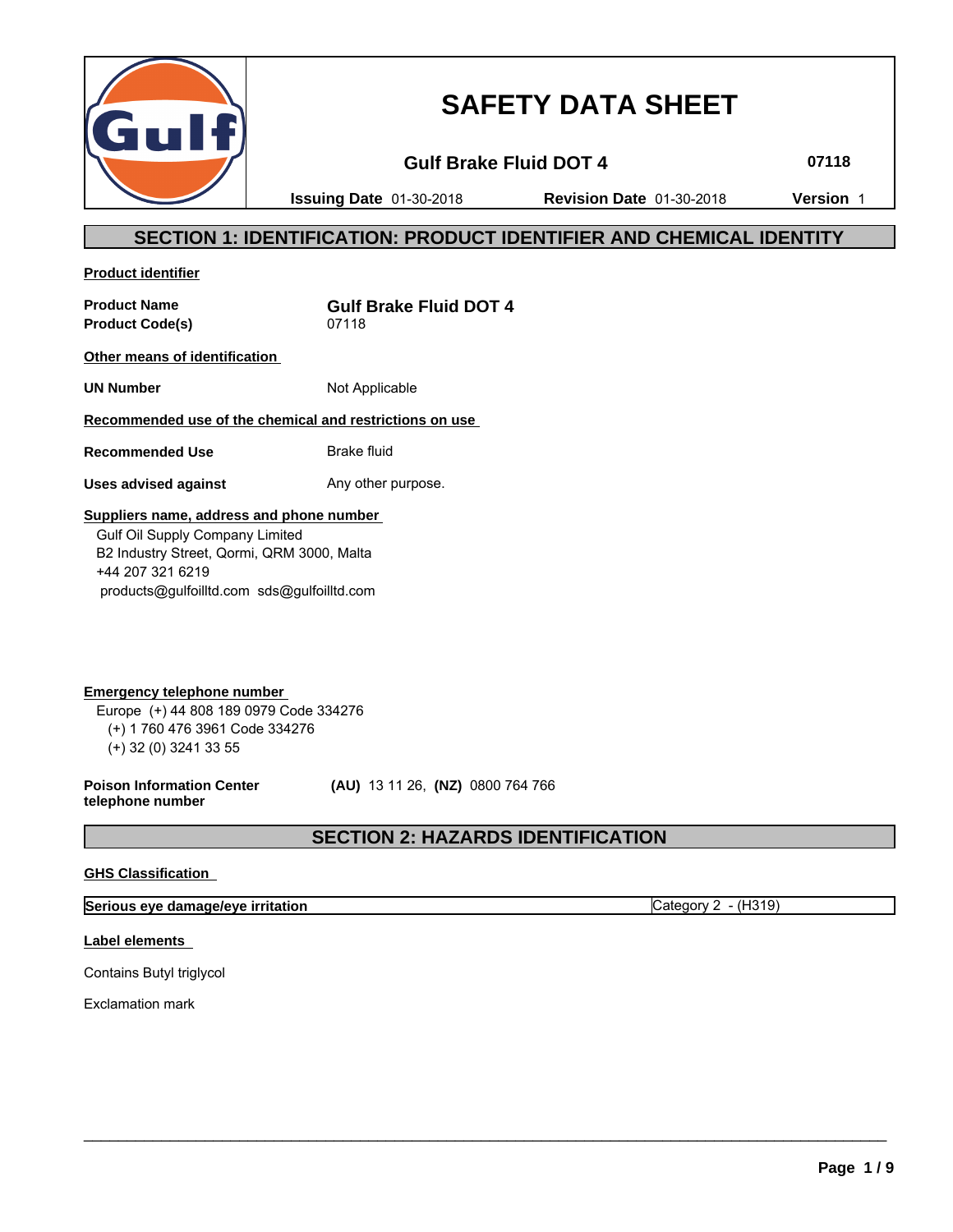

**Signal word** WARNING

**Hazard statements** H319 - Causes serious eye irritation

### **Precautionary Statements - Prevention**

Wear eye protection/ face protection Wash face, hands and any exposed skin thoroughly after handling **Precautionary Statements - Response** Not applicable **Eyes** IF IN EYES: Rinse cautiously with water for several minutes. Remove contact lenses, if present and easy to do. Continue rinsing If eye irritation persists: Get medical advice/attention

### **Other hazards**

No information available

### **SECTION 3: COMPOSITION/INFORMATION ON INGREDIENTS**

This product is a mixture. Health hazard information is based on its ingredients

| Chemical name              | <b>CAS No</b> | Weight-%       |
|----------------------------|---------------|----------------|
| Butyl triglycol            | 143-22-6      | 25% - 60%      |
| 2.2'-Oxydiethanol          | 111-46-6      | $2.5\% - 10\%$ |
| 2-(2-methoxyethoxy)ethanol | 111-77-3      | $2.5\% - 10\%$ |
| 2-(2-Butoxyethoxy)ethanol  | 112-34-5      | $2.5\% - 10\%$ |

The remaining composition is a mixture of non-classified ingredients or additives below the threshold for disclosure

 $\_$  ,  $\_$  ,  $\_$  ,  $\_$  ,  $\_$  ,  $\_$  ,  $\_$  ,  $\_$  ,  $\_$  ,  $\_$  ,  $\_$  ,  $\_$  ,  $\_$  ,  $\_$  ,  $\_$  ,  $\_$  ,  $\_$  ,  $\_$  ,  $\_$  ,  $\_$  ,  $\_$  ,  $\_$  ,  $\_$  ,  $\_$  ,  $\_$  ,  $\_$  ,  $\_$  ,  $\_$  ,  $\_$  ,  $\_$  ,  $\_$  ,  $\_$  ,  $\_$  ,  $\_$  ,  $\_$  ,  $\_$  ,  $\_$  ,

### **SECTION 4: FIRST AID MEASURES**

**Description of first-aid measures** 

| <b>General advice</b>                                       | Do not get in eyes, on skin, or on clothing. When symptoms persist or in all cases of doubt<br>seek medical advice.                                                                                                                     |
|-------------------------------------------------------------|-----------------------------------------------------------------------------------------------------------------------------------------------------------------------------------------------------------------------------------------|
| <b>Inhalation</b>                                           | Move to fresh air.                                                                                                                                                                                                                      |
| <b>Skin contact</b>                                         | Wash off immediately with soap and plenty of water. Remove and wash contaminated<br>clothing before re-use.                                                                                                                             |
| Eye contact                                                 | Rinse immediately with plenty of water, also under the eyelids, for at least 15 minutes. Keep<br>eye wide open while rinsing. If eye irritation persists, consult a specialist.                                                         |
| Ingestion                                                   | Immediate medical attention is required. Clean mouth with water and afterwards drink<br>plenty of water. Rinse mouth again and drink 1-2 glasses of water and 40 ml ethanol<br>(liquor). Do not induce vomiting without medical advice. |
| <b>Protection of First-aiders</b>                           | Use personal protective equipment. Avoid contact with skin, eyes and clothing.                                                                                                                                                          |
| Most important symptoms and effects, both acute and delayed |                                                                                                                                                                                                                                         |

 $\_$  ,  $\_$  ,  $\_$  ,  $\_$  ,  $\_$  ,  $\_$  ,  $\_$  ,  $\_$  ,  $\_$  ,  $\_$  ,  $\_$  ,  $\_$  ,  $\_$  ,  $\_$  ,  $\_$  ,  $\_$  ,  $\_$  ,  $\_$  ,  $\_$  ,  $\_$  ,  $\_$  ,  $\_$  ,  $\_$  ,  $\_$  ,  $\_$  ,  $\_$  ,  $\_$  ,  $\_$  ,  $\_$  ,  $\_$  ,  $\_$  ,  $\_$  ,  $\_$  ,  $\_$  ,  $\_$  ,  $\_$  ,  $\_$  ,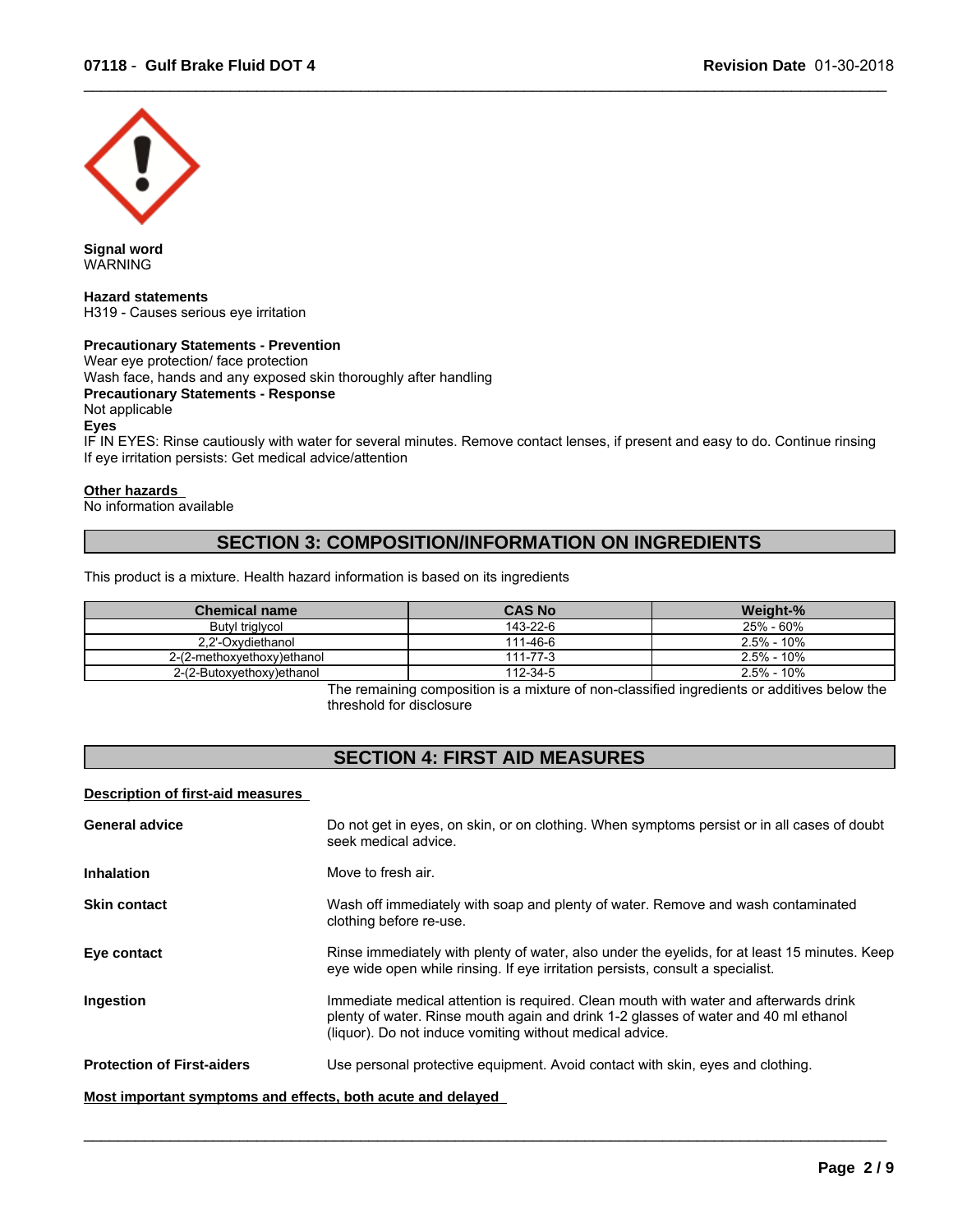**Main Symptoms** Eye damage/irritation

### **Indication of immediate medical attention and special treatment needed**

**Notes to physician** Symptoms may be delayed.

### **SECTION 5: FIRE FIGHTING MEASURES**

 $\_$  ,  $\_$  ,  $\_$  ,  $\_$  ,  $\_$  ,  $\_$  ,  $\_$  ,  $\_$  ,  $\_$  ,  $\_$  ,  $\_$  ,  $\_$  ,  $\_$  ,  $\_$  ,  $\_$  ,  $\_$  ,  $\_$  ,  $\_$  ,  $\_$  ,  $\_$  ,  $\_$  ,  $\_$  ,  $\_$  ,  $\_$  ,  $\_$  ,  $\_$  ,  $\_$  ,  $\_$  ,  $\_$  ,  $\_$  ,  $\_$  ,  $\_$  ,  $\_$  ,  $\_$  ,  $\_$  ,  $\_$  ,  $\_$  ,

### **Extinguishing media**

#### **Suitable Extinguishing Media**

Use extinguishing measures that are appropriate to local circumstances and the surrounding environment:, Use CO2, dry chemical, or foam, Water spray or fog

#### **Extinguishing media which shall not be used for safety reasons** Do not use water jet

### **Specific hazards arising from the chemical**

Thermal decomposition can lead to release of irritating gases and vapors.

### **Hazardous decomposition products**

Hydrogen peroxide

### **Advice for firefighters**

### **Special protective equipment for fire-fighters**

As in any fire, wear self-contained breathing apparatus pressure-demand, MSHA/NIOSH (approved or equivalent) and full protective gear

### **SECTION 6: ACCIDENTAL RELEASE MEASURES**

### **Personal precautions, protective equipment and emergency procedures**

Ensure adequate ventilation. Use personal protective equipment. Avoid contact with skin, eyes and clothing.

**Advice for non-emergency personnel** Material can create slippery conditions.

**Advice for emergency responders** For personal protection see section 8.

#### **Environmental precautions**

Prevent further leakage or spillage if safe to do so. Do not flush into surface water or sanitary sewer system.

### **Methods and materials for containment and cleaning up**

After cleaning, flush away traces with water.

#### **Reference to other sections**

See Section 8/12/13 for additional information

### **SECTION 7: HANDLING AND STORAGE**

### **Precautions for safe handling**

Ensure adequate ventilation. Prevent the formation of vapors, mists and aerosols. Do not eat, drink or smoke when using this product. Wash thoroughly after handling. Wear personal protective equipment. Avoid contact with skin, eyes and clothing. Handle in accordance with good industrial hygiene and safety practice.

 $\_$  ,  $\_$  ,  $\_$  ,  $\_$  ,  $\_$  ,  $\_$  ,  $\_$  ,  $\_$  ,  $\_$  ,  $\_$  ,  $\_$  ,  $\_$  ,  $\_$  ,  $\_$  ,  $\_$  ,  $\_$  ,  $\_$  ,  $\_$  ,  $\_$  ,  $\_$  ,  $\_$  ,  $\_$  ,  $\_$  ,  $\_$  ,  $\_$  ,  $\_$  ,  $\_$  ,  $\_$  ,  $\_$  ,  $\_$  ,  $\_$  ,  $\_$  ,  $\_$  ,  $\_$  ,  $\_$  ,  $\_$  ,  $\_$  ,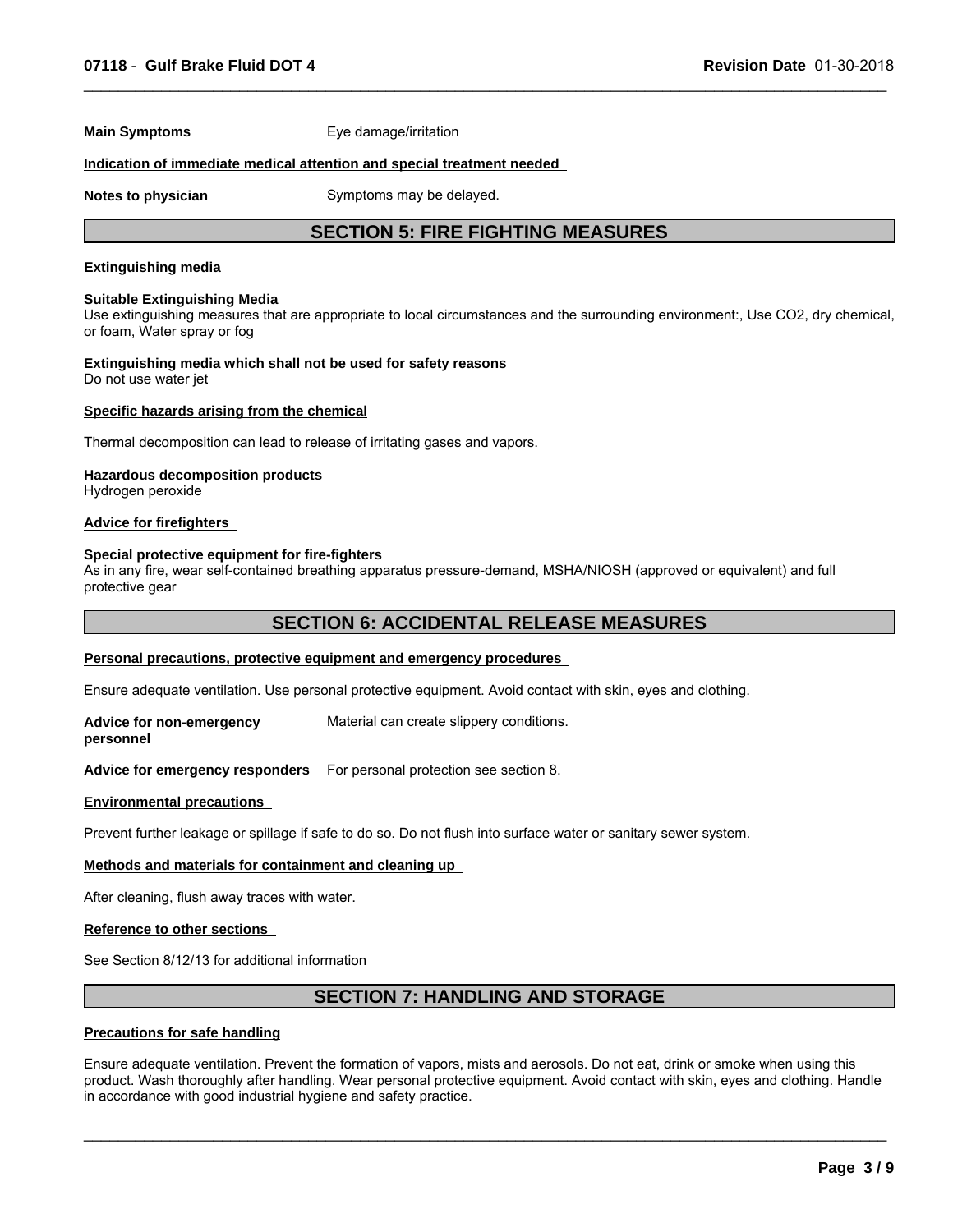### **Conditions for safe storage, including any incompatibilities**

### **Technical measures/Storage conditions**

Store in original container. Keep container tightly closed in a dry and well-ventilated place.

#### **Incompatible materials**

Strong oxidizing agents

**Recommended Use** Brake fluid

### **SECTION 8: EXPOSURE CONTROLS/PERSONAL PROTECTION**

 $\_$  ,  $\_$  ,  $\_$  ,  $\_$  ,  $\_$  ,  $\_$  ,  $\_$  ,  $\_$  ,  $\_$  ,  $\_$  ,  $\_$  ,  $\_$  ,  $\_$  ,  $\_$  ,  $\_$  ,  $\_$  ,  $\_$  ,  $\_$  ,  $\_$  ,  $\_$  ,  $\_$  ,  $\_$  ,  $\_$  ,  $\_$  ,  $\_$  ,  $\_$  ,  $\_$  ,  $\_$  ,  $\_$  ,  $\_$  ,  $\_$  ,  $\_$  ,  $\_$  ,  $\_$  ,  $\_$  ,  $\_$  ,  $\_$  ,

### **Control parameters**

### **Exposure Limits**

| <b>Chemical name</b> | <b>Australia</b>  | <b>New Zealand</b>        | New Zealand - Biological Exposure<br>Indices (BEI) |
|----------------------|-------------------|---------------------------|----------------------------------------------------|
| 2,2'-Oxydiethanol    | TWA: 23 ppm       | TWA: 23 ppm               |                                                    |
|                      | TWA: 100 mg/m $3$ | TWA: $101 \text{ ma/m}^3$ |                                                    |

*Australia - Workplace Exposure Standards for Airborne Contaminants. New Zealand - Workplace Exposure Standards and Biological Exposure Indices.*

#### **Appropriate engineering controls**

| <b>Engineering controls</b>                                                      | Ensure adequate ventilation, especially in confined areas.                                                                                                                                                                                                            |  |
|----------------------------------------------------------------------------------|-----------------------------------------------------------------------------------------------------------------------------------------------------------------------------------------------------------------------------------------------------------------------|--|
|                                                                                  | Individual protection measures, such as personal protective equipment                                                                                                                                                                                                 |  |
| <b>Eye/face protection</b><br>Skin and body protection<br><b>Hand Protection</b> | Tightly fitting safety goggles. Eye protection must conform to standard EN 166.<br>Long sleeved clothing.<br>Protective gloves. Please observe the instructions regarding permeability and breakthrough                                                               |  |
|                                                                                  | time which are provided by the supplier of the gloves. Also take into consideration the<br>specific local conditions under which the product is used, such as the danger of cuts,<br>abrasion.                                                                        |  |
| <b>Respiratory protection</b>                                                    | No special protective equipment required. In case of mist, spray or aerosol exposure wear<br>suitable personal respiratory protection and protective suit.                                                                                                            |  |
| <b>Hygiene measures</b>                                                          | Wear personal protective equipment. Avoid contact with skin, eyes and clothing. Remove<br>and wash contaminated clothing before re-use. Do not eat, drink or smoke when using this<br>product. Handle in accordance with good industrial hygiene and safety practice. |  |
| <b>Environmental Exposure Controls</b><br><b>Thermal hazards</b>                 | No special environmental precautions required.<br>None under normal use conditions                                                                                                                                                                                    |  |

### **SECTION 9: PHYSICAL AND CHEMICAL PROPERTIES**

 $\_$  ,  $\_$  ,  $\_$  ,  $\_$  ,  $\_$  ,  $\_$  ,  $\_$  ,  $\_$  ,  $\_$  ,  $\_$  ,  $\_$  ,  $\_$  ,  $\_$  ,  $\_$  ,  $\_$  ,  $\_$  ,  $\_$  ,  $\_$  ,  $\_$  ,  $\_$  ,  $\_$  ,  $\_$  ,  $\_$  ,  $\_$  ,  $\_$  ,  $\_$  ,  $\_$  ,  $\_$  ,  $\_$  ,  $\_$  ,  $\_$  ,  $\_$  ,  $\_$  ,  $\_$  ,  $\_$  ,  $\_$  ,  $\_$  ,

### **Information on basic physical and chemical properties**

| <b>Physical state</b> | liquid                  | Appearance     | clear amber    |
|-----------------------|-------------------------|----------------|----------------|
| Odor                  | bland                   | Odor threshold | Not Determined |
| Property<br>pH        | Values<br>$7.0 - 11.50$ | Remarks        |                |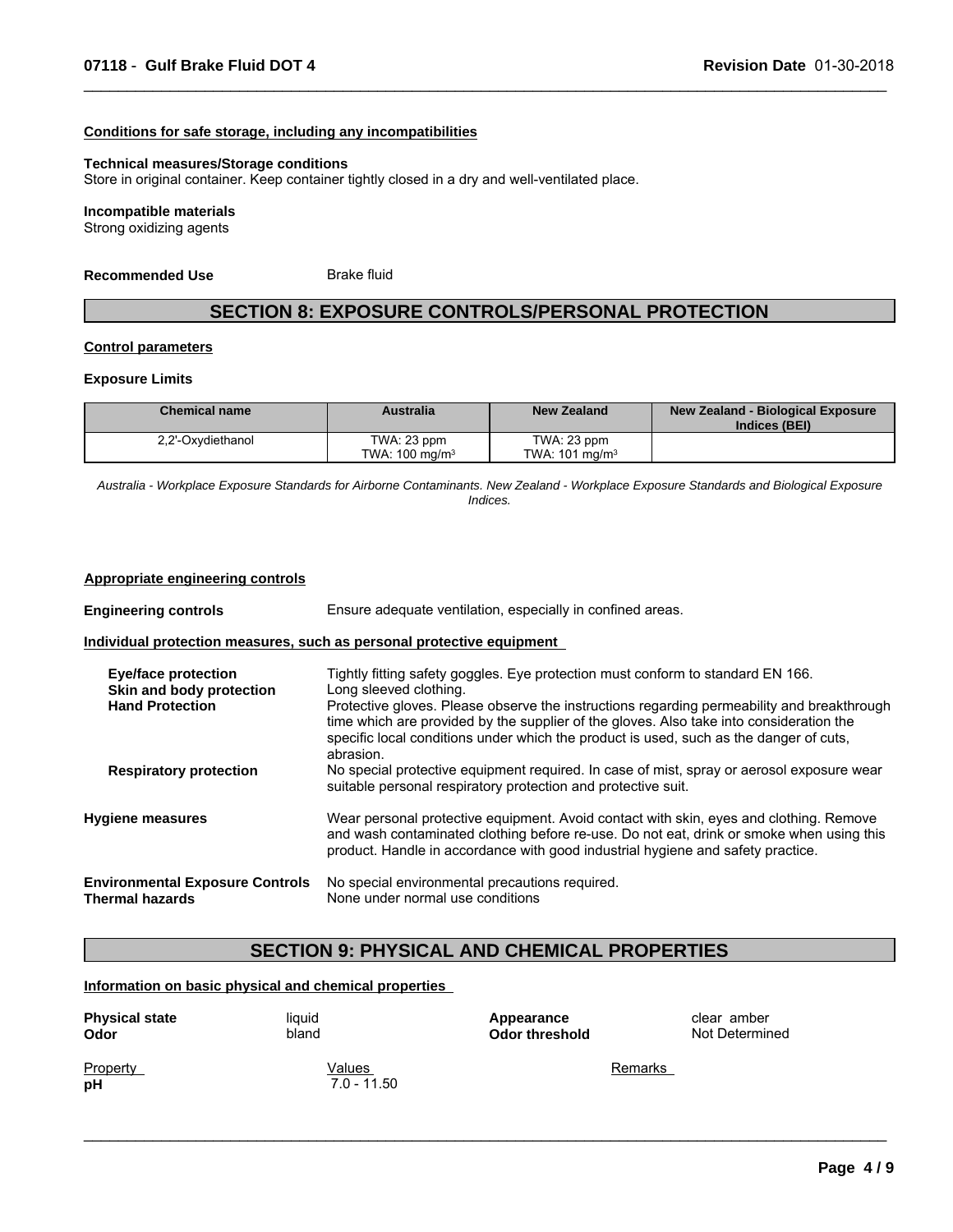| Melting point / freezing point<br>Boiling point / boiling range<br><b>Flash point</b><br><b>Evaporation rate</b><br>Flammability (solid, gas)                                                                                          | < -50 °C / < -58 °F<br>$>260$ °C / > 500 °F<br>$> 100$ °C $/ > 212$ °F<br>Not Determined<br>Not Determined                       |       |
|----------------------------------------------------------------------------------------------------------------------------------------------------------------------------------------------------------------------------------------|----------------------------------------------------------------------------------------------------------------------------------|-------|
| <b>Flammability Limit in Air</b><br><b>Upper flammability limit:</b><br>Lower flammability limit:                                                                                                                                      | Not Determined<br>Not Determined                                                                                                 |       |
| Vapor pressure                                                                                                                                                                                                                         | $<$ 2                                                                                                                            | mbar  |
| Vapor density                                                                                                                                                                                                                          | Not Determined<br>1.020-1.070                                                                                                    |       |
| <b>Relative density</b><br>Solubility(ies)<br><b>Partition coefficient</b><br><b>Autoignition temperature</b><br><b>Decomposition temperature</b><br>Kinematic viscosity<br><b>Explosive properties</b><br><b>Oxidizing Properties</b> | Water solubility: Miscible<br>2.0<br>$>$ 300 °C / $>$ 572 °F<br>> 300 °C<br>5-10 cSt @ 20 °C<br>Not applicable<br>Not applicable | @20°C |
| <b>Other Information</b>                                                                                                                                                                                                               |                                                                                                                                  |       |
| Viscosity, kinematic (100°C)<br><b>Pour Point</b><br>VOC Content (ASTM E-1868-10)<br><b>VOC content</b>                                                                                                                                | Not Determined<br>Not Determined<br>Not Determined<br>Not Determined                                                             |       |

### **SECTION 10: STABILITY AND REACTIVITY**

 $\_$  ,  $\_$  ,  $\_$  ,  $\_$  ,  $\_$  ,  $\_$  ,  $\_$  ,  $\_$  ,  $\_$  ,  $\_$  ,  $\_$  ,  $\_$  ,  $\_$  ,  $\_$  ,  $\_$  ,  $\_$  ,  $\_$  ,  $\_$  ,  $\_$  ,  $\_$  ,  $\_$  ,  $\_$  ,  $\_$  ,  $\_$  ,  $\_$  ,  $\_$  ,  $\_$  ,  $\_$  ,  $\_$  ,  $\_$  ,  $\_$  ,  $\_$  ,  $\_$  ,  $\_$  ,  $\_$  ,  $\_$  ,  $\_$  ,

#### **Reactivity**

None under normal use conditions

### **Chemical stability**

Stable under normal conditions

### **Possibility of hazardous reactions**

Contact with metals may evolve flammable hydrogen gas; Aluminium

### **Conditions to avoid**

Do not allow evaporation to dryness

### **Incompatible materials**

Strong oxidizing agents

### **Hazardous decomposition products**

Hydrogen peroxide

## **SECTION 11: TOXICOLOGICAL INFORMATION**

 $\_$  ,  $\_$  ,  $\_$  ,  $\_$  ,  $\_$  ,  $\_$  ,  $\_$  ,  $\_$  ,  $\_$  ,  $\_$  ,  $\_$  ,  $\_$  ,  $\_$  ,  $\_$  ,  $\_$  ,  $\_$  ,  $\_$  ,  $\_$  ,  $\_$  ,  $\_$  ,  $\_$  ,  $\_$  ,  $\_$  ,  $\_$  ,  $\_$  ,  $\_$  ,  $\_$  ,  $\_$  ,  $\_$  ,  $\_$  ,  $\_$  ,  $\_$  ,  $\_$  ,  $\_$  ,  $\_$  ,  $\_$  ,  $\_$  ,

### **Information on the likely routes of exposure**

### **Product Information - Principle Routes of Exposure**

**Inhalation** None known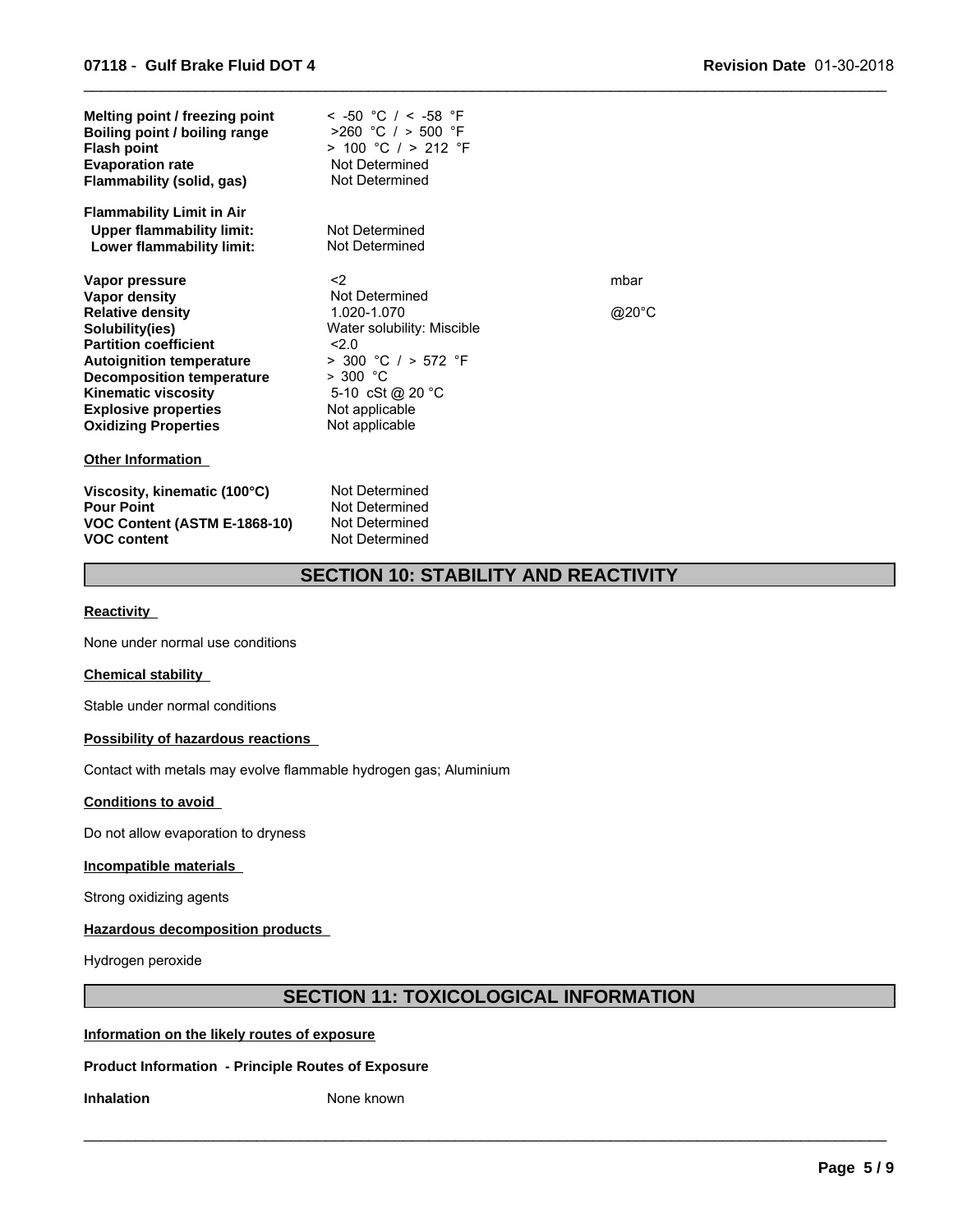| Eye contact         | Irritating to eyes |
|---------------------|--------------------|
| <b>Skin contact</b> | None known         |
| Ingestion           | None known         |

### **Numerical measures of toxicity - Product Information**

| ATEmix (oral)   | >2000 mg/kg     |
|-----------------|-----------------|
| ATEmix (dermal) | 93,103.00 mg/kg |

### **Acute toxicity - Product Information**

Product does not present an acute toxicity hazard based on known or supplied information.

### **Acute toxicity - Component Information**

| <b>Chemical name</b>       | Oral LD50            | Dermal LD50                | <b>Inhalation LC50</b> |
|----------------------------|----------------------|----------------------------|------------------------|
| Butyl triglycol            | $= 5300$ mg/kg (Rat) | $=$ 3480 mg/kg (Rabbit)    |                        |
| 2,2'-Oxydiethanol          | 12565 mg/kg (Rat)    | $= 11890$ mg/kg (Rabbit)   |                        |
| 2-(2-methoxyethoxy)ethanol | $= 9210$ mg/kg (Rat) | (Rabbit)<br>= 9404 mg/kg ( |                        |
| 2-(2-Butoxyethoxy)ethanol  | 3384 mg/kg (Rat)     | (Rabbit)<br>= 2700 mg/kg   |                        |

 $\_$  ,  $\_$  ,  $\_$  ,  $\_$  ,  $\_$  ,  $\_$  ,  $\_$  ,  $\_$  ,  $\_$  ,  $\_$  ,  $\_$  ,  $\_$  ,  $\_$  ,  $\_$  ,  $\_$  ,  $\_$  ,  $\_$  ,  $\_$  ,  $\_$  ,  $\_$  ,  $\_$  ,  $\_$  ,  $\_$  ,  $\_$  ,  $\_$  ,  $\_$  ,  $\_$  ,  $\_$  ,  $\_$  ,  $\_$  ,  $\_$  ,  $\_$  ,  $\_$  ,  $\_$  ,  $\_$  ,  $\_$  ,  $\_$  ,

### **Delayed and immediate effects as well as chronic effects from short and long-term exposure**

| <b>Skin corrosion/irritation</b>                                                      | Based on available data, the classification criteria are not met.                                                                      |
|---------------------------------------------------------------------------------------|----------------------------------------------------------------------------------------------------------------------------------------|
| Serious eye damage/eye irritation                                                     | Irritating to eyes.                                                                                                                    |
| <b>Sensitization</b><br><b>Respiratory Sensitization</b><br><b>Skin sensitization</b> | Based on available data, the classification criteria are not met.<br>Based on available data, the classification criteria are not met. |
| Germ cell mutagenicity                                                                | Based on available data, the classification criteria are not met.                                                                      |
| Carcinogenicity                                                                       | Based on available data, the classification criteria are not met.                                                                      |
| <b>Reproductive toxicity</b>                                                          | Based on available data, the classification criteria are not met.                                                                      |
| Specific target organ systemic<br>toxicity (single exposure)                          | Based on available data, the classification criteria are not met                                                                       |
| Specific target organ systemic<br>toxicity (repeated exposure)                        | Based on available data, the classification criteria are not met                                                                       |
| <b>Aspiration hazard</b>                                                              | Based on available data, the classification criteria are not met.                                                                      |
| <b>Exposure levels</b>                                                                | See section 8 for more information                                                                                                     |
| Interactive effects                                                                   | None known                                                                                                                             |

### **SECTION 12: ECOLOGICAL INFORMATION**

 $\mathcal{L}_\mathcal{L} = \{ \mathcal{L}_\mathcal{L} = \{ \mathcal{L}_\mathcal{L} = \{ \mathcal{L}_\mathcal{L} = \{ \mathcal{L}_\mathcal{L} = \{ \mathcal{L}_\mathcal{L} = \{ \mathcal{L}_\mathcal{L} = \{ \mathcal{L}_\mathcal{L} = \{ \mathcal{L}_\mathcal{L} = \{ \mathcal{L}_\mathcal{L} = \{ \mathcal{L}_\mathcal{L} = \{ \mathcal{L}_\mathcal{L} = \{ \mathcal{L}_\mathcal{L} = \{ \mathcal{L}_\mathcal{L} = \{ \mathcal{L}_\mathcal{$ 

### **Toxicity**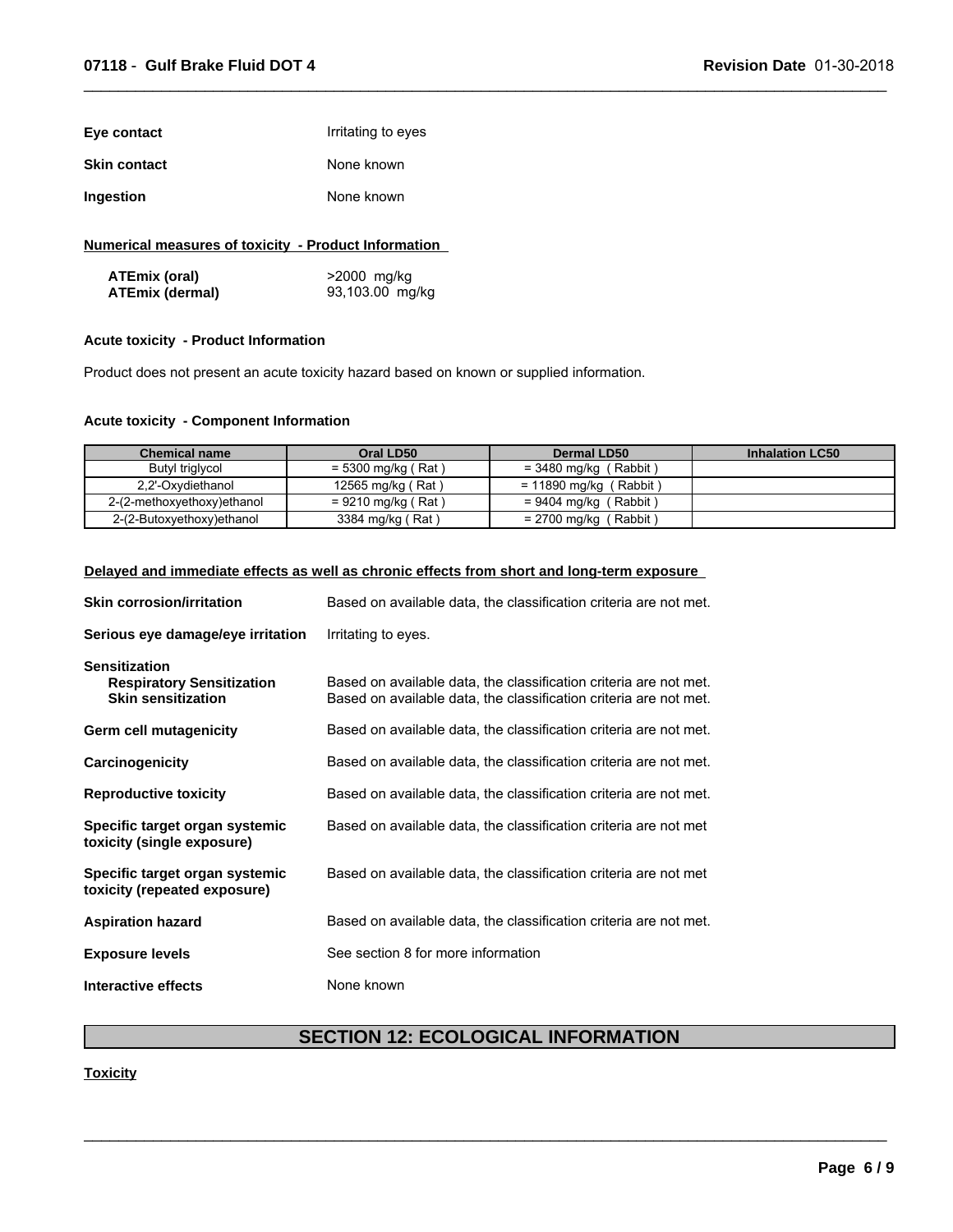No special environmental measures are necessary

| <b>Chemical name</b>       | Algae/aquatic plants                                       | <b>Fish</b>                                                                                                                                               | <b>Toxicity to</b><br>microorganisms | <b>Crustacea</b>                                                           |
|----------------------------|------------------------------------------------------------|-----------------------------------------------------------------------------------------------------------------------------------------------------------|--------------------------------------|----------------------------------------------------------------------------|
| Butyl triglycol            | 500: 72 h Desmodesmus<br>subspicatus mg/L EC50             | 2400: 96 h Pimephales<br>promelas mg/L LC50 static<br>2400: 96 h Pimephales<br>promelas mg/L LC50 2200 -<br>4600: 96 h Leuciscus idus<br>mg/L LC50 static |                                      | 500: 48 h Daphnia magna<br>mg/L EC50                                       |
| 2,2'-Oxydiethanol          | 1000: 72 h Skeletonema<br>costatum mg/L EC50               | 75200: 96 h Pimephales<br>promelas mg/L LC50<br>flow-through                                                                                              |                                      | 84000: 48 h Daphnia magna<br>mg/L EC50                                     |
| 2-(2-methoxyethoxy)ethanol | >1000: 96 h<br>Pseudokirchnerella<br>subcapitata mg/L EC50 | 5741: 96 h Pimephales<br>promelas mg/L LC50                                                                                                               |                                      | 1192: 48 h Daphnia magna<br>mg/L EC50                                      |
| 2-(2-Butoxyethoxy)ethanol  | 100: 96 h Desmodesmus<br>subspicatus mg/L EC50             | 1300: 96 h Lepomis<br>macrochirus mg/L LC50<br>static                                                                                                     |                                      | 2850: 24 h Daphnia magna<br>mg/L EC50 100: 48 h<br>Daphnia magna mg/L EC50 |

 $\_$  ,  $\_$  ,  $\_$  ,  $\_$  ,  $\_$  ,  $\_$  ,  $\_$  ,  $\_$  ,  $\_$  ,  $\_$  ,  $\_$  ,  $\_$  ,  $\_$  ,  $\_$  ,  $\_$  ,  $\_$  ,  $\_$  ,  $\_$  ,  $\_$  ,  $\_$  ,  $\_$  ,  $\_$  ,  $\_$  ,  $\_$  ,  $\_$  ,  $\_$  ,  $\_$  ,  $\_$  ,  $\_$  ,  $\_$  ,  $\_$  ,  $\_$  ,  $\_$  ,  $\_$  ,  $\_$  ,  $\_$  ,  $\_$  ,

### **Persistence and degradability**

No information available.

### **Bioaccumulative potential**

| <b>Chemical name</b>       | <b>Partition coefficient</b> |
|----------------------------|------------------------------|
| Butyl triglycol            | 0.51                         |
| 2.2'-Oxydiethanol          | .98<br>- 1                   |
| 2-(2-methoxyethoxy)ethanol | -0.49                        |

#### **Mobility**

The product is water soluble, and may spread in water systems

### **Other adverse effects**

None known

### **SECTION 13: DISPOSAL CONSIDERATIONS**

### **Safe handling and disposal methods**

Dispose of as hazardous waste in compliance with local and national regulations

#### **Disposal of any contaminated packaging**

Empty containers should be taken to an approved waste handling site for recycling or disposal. Observe all label precautions until container is cleaned, reconditioned or destroyed.

### **Environmental regulations**

No information available

### **SECTION 14: TRANSPORT INFORMATION**

 $\mathcal{L}_\mathcal{L} = \{ \mathcal{L}_\mathcal{L} = \{ \mathcal{L}_\mathcal{L} = \{ \mathcal{L}_\mathcal{L} = \{ \mathcal{L}_\mathcal{L} = \{ \mathcal{L}_\mathcal{L} = \{ \mathcal{L}_\mathcal{L} = \{ \mathcal{L}_\mathcal{L} = \{ \mathcal{L}_\mathcal{L} = \{ \mathcal{L}_\mathcal{L} = \{ \mathcal{L}_\mathcal{L} = \{ \mathcal{L}_\mathcal{L} = \{ \mathcal{L}_\mathcal{L} = \{ \mathcal{L}_\mathcal{L} = \{ \mathcal{L}_\mathcal{$ 

ADG Not regulated

**IMDG** Not regulated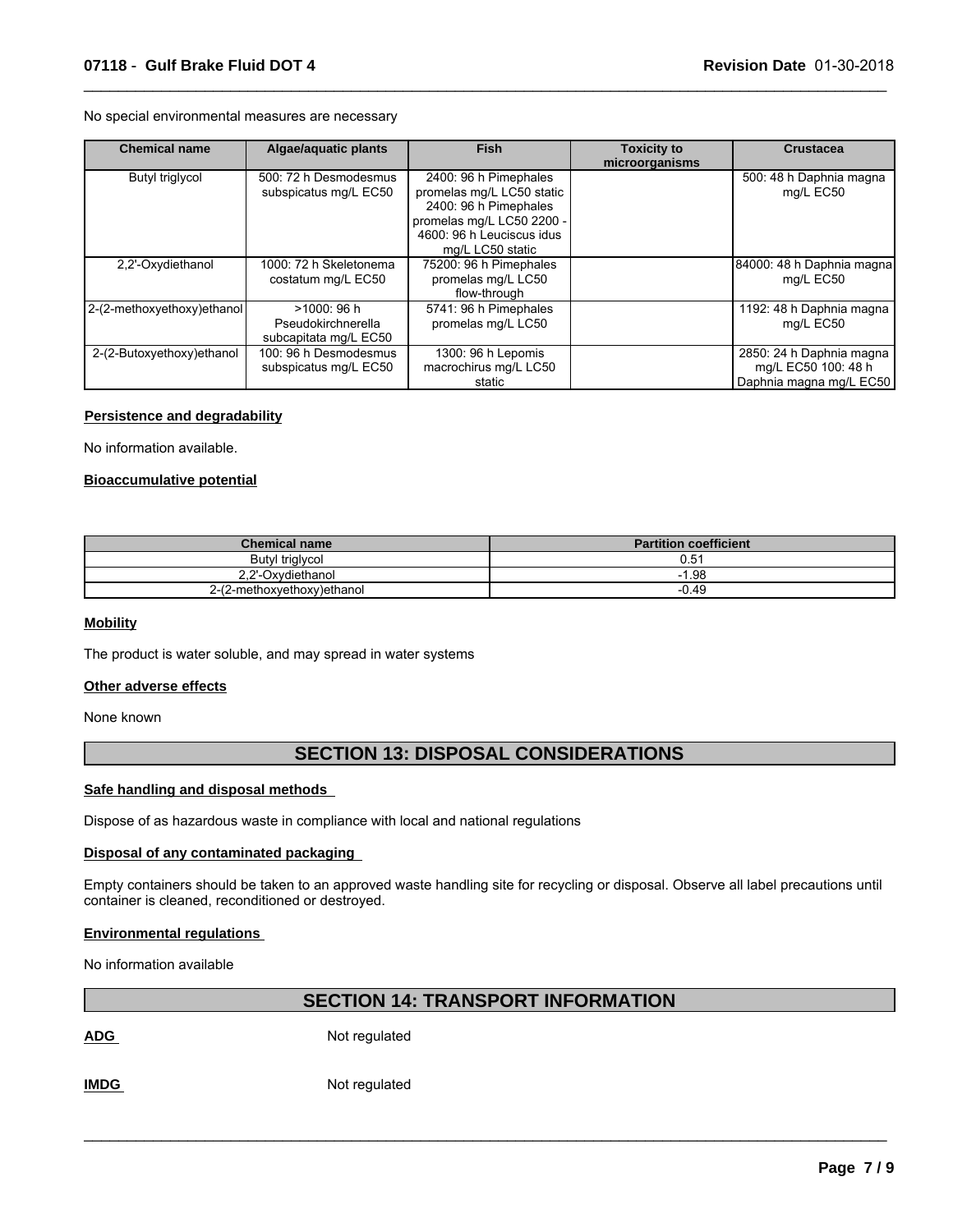**IATA** Not regulated

### **SECTION 15: REGULATORY INFORMATION**

 $\_$  ,  $\_$  ,  $\_$  ,  $\_$  ,  $\_$  ,  $\_$  ,  $\_$  ,  $\_$  ,  $\_$  ,  $\_$  ,  $\_$  ,  $\_$  ,  $\_$  ,  $\_$  ,  $\_$  ,  $\_$  ,  $\_$  ,  $\_$  ,  $\_$  ,  $\_$  ,  $\_$  ,  $\_$  ,  $\_$  ,  $\_$  ,  $\_$  ,  $\_$  ,  $\_$  ,  $\_$  ,  $\_$  ,  $\_$  ,  $\_$  ,  $\_$  ,  $\_$  ,  $\_$  ,  $\_$  ,  $\_$  ,  $\_$  ,

**Safety, health and environmental regulations/legislation specific for the substance or mixture**

**National regulations**

**Australia** 

Model Work Health and Safety Regulations (2016). Preparation of Safety Data Sheets for Hazardous Chemicals Code of Practice (2011).

**Standard for Uniform Scheduling of Medicines and Poisons (SUSMP)** No poisons schedule number allocated

**New Zealand** 

Hazardous Substances Regulation 2001.

**HSNO Approval Number: HSNO Hazard Classification:** 6.4A

**New Zealand**<br> **New Zealand**<br> **HSNO Approval Number: HSNO Approval Number: HSNO Approval Number: HSRO02605** 

 $\_$  ,  $\_$  ,  $\_$  ,  $\_$  ,  $\_$  ,  $\_$  ,  $\_$  ,  $\_$  ,  $\_$  ,  $\_$  ,  $\_$  ,  $\_$  ,  $\_$  ,  $\_$  ,  $\_$  ,  $\_$  ,  $\_$  ,  $\_$  ,  $\_$  ,  $\_$  ,  $\_$  ,  $\_$  ,  $\_$  ,  $\_$  ,  $\_$  ,  $\_$  ,  $\_$  ,  $\_$  ,  $\_$  ,  $\_$  ,  $\_$  ,  $\_$  ,  $\_$  ,  $\_$  ,  $\_$  ,  $\_$  ,  $\_$  ,

### **International Regulations**

**Ozone-depleting substances (ODS)** Not applicable

**Persistent Organic Pollutants** Not applicable

**Chemicals Subject to Prior Informed Consent (PIC)** Not applicable

### **International Inventories**

 **TSCA** - United States Toxic Substances Control Act Section 8(b) Inventory All ingredients are on the inventory or exempt from listing

 **DSL/NDSL** - Canadian Domestic Substances List/Non-Domestic Substances List All ingredients are on the inventory or exempt from listing

 **AICS** - Australian Inventory of Chemical Substances All ingredients are on the inventory or exempt from listing

 **PICCS** - Philippines Inventory of Chemicals and Chemical Substances All ingredients are on the inventory or exempt from listing

 **KECL** - Korean Existing and Evaluated Chemical Substances All ingredients are on the inventory or exempt from listing

 **IECSC** - China Inventory of Existing Chemical Substances All ingredients are on the inventory or exempt from listing